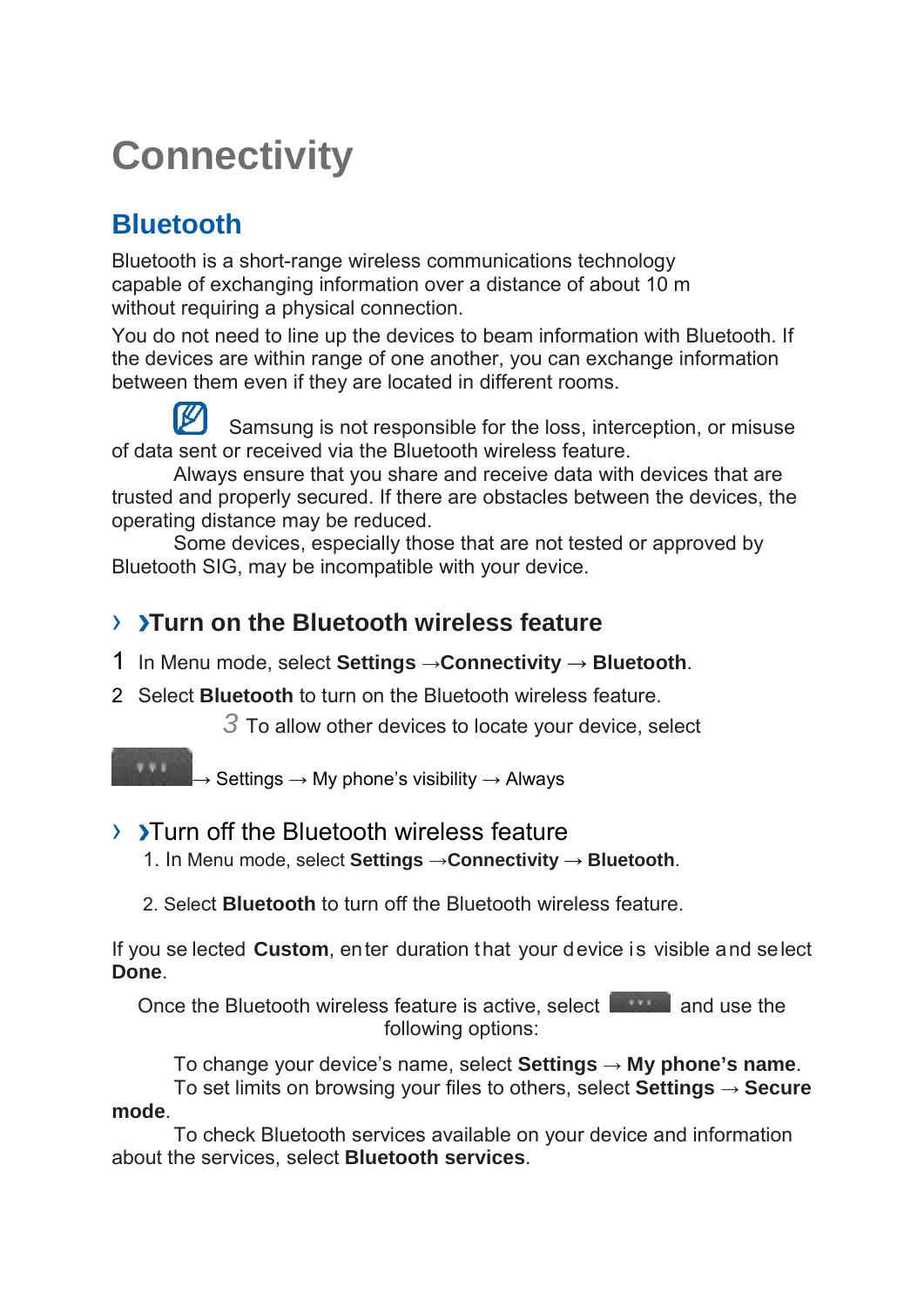## › **Find and pair with other Bluetooth-enabled devices**

- 1 In Menu mode, select **Settings** →**Connectivity** → **Bluetooth**  →**Search**.
- 2 Select a device.
- 3 Enter a PIN for the Bluetooth wireless feature or the other device's Bluetooth PIN, if it has one, and select **Done**. Alternatively, select **Yes** to match the PIN between your device and the device. When the owner of the other device enters the same PIN or accepts the connection, pairing is complete. If the pairing is successful, the device will automatically search for available services.

 $\mathbb{Z}$ Some devices, especially headsets or hands-free car kits, may have a fixed Bluetooth PIN, such as 0000. If the other device has a PIN, you must enter it.

Once the device is paired with another Bluetooth-enabled device, the device icon will turn green. Select a paired device and use the following options:

To browse files on the paired device, select **Browse files**.

To view the service list of the paired device, select **Service list**.

To change the paired device name, select **Rename**.

To allow the paired device to access and browse your files, select **Authorise device**.

To send your files to the paired device, select **Send My files**.

To end the connection and delete the paired device, select **Delete**.

## › **Send data using the Bluetooth wireless feature**

- 1 Select a file or item, such as a contact, calendar event, memo, task, or media file, from an appropriate application or **My files**.
- 2 Select  $\rightarrow$  an option for sending via Bluetooth.  $\beta$  Search for and pair with a Bluetooth-enabled device.

## ›**Receive data using the Bluetooth wireless feature**

1 Enter the PIN for the Bluetooth wireless feature and select **OK** (if necessary).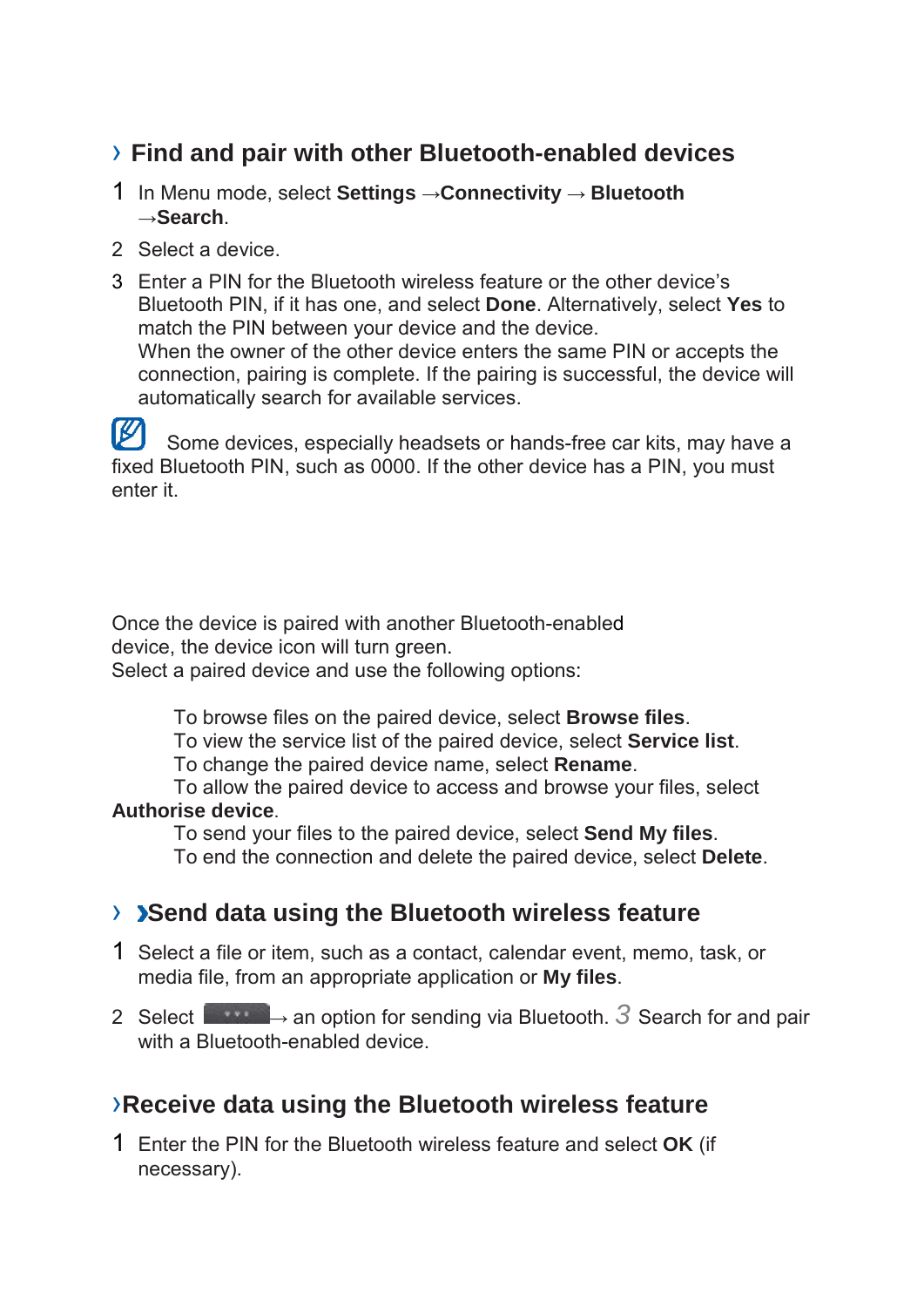2 Select **Yes** to confirm that you are willing to receive data from the device (if necessary).

Received data is saved to an appropriate application or folder according to its type. For example, a music or sound clip is saved to the sound folder and a contact to the phonebook.

## › **Use Remote SIM mode**

In Remote SIM mode, you can make or answer calls only with a connected Bluetooth hands-free car kit via the SIM or USIM card on your device. To activate Remote SIM mode,

- 1 In Menu mode, select **Settings** →**Connectivity** → **Bluetooth**.
- 2 Select → **Settings** → **Remote SIM mode**.

To use Remote SIM mode, start the Bluetooth connection from a Bluetooth hands-free car kit.



You must authorise the Bluetooth hands-free car kit.

## **Wi-Fi**

Learn to use your device's wireless networking capabilities to activate and connect to any wireless local area network (WLAN) compatible with the IEEE 802.11 b/g/n standards.

You can connect to the internet or other network devices anywhere an access point or wireless hotspot is available.

M Your device uses non-harmonised frequency and is intended for use in all European countries. The WLAN can be operated in the EU without restriction indoors, but cannot be operated outdoors in France.

## › **Activate the WLAN feature**

In Menu mode, select **Settings** →**Connectivity** →**Wi-Fi**.

 $\mathbb{Z}$ An active WLAN running in the background will consume battery power. To preserve battery power, activate the WLAN only when needed.

## › **Deactivate the WLAN feature**

In Menu mode, select **Settings** →**Connectivity** →**Wi-Fi**.

## › **Find and connect to a WLAN**

*1* In Menu mode, select **Settings** →**Connectivity** →**Wi-Fi**. The device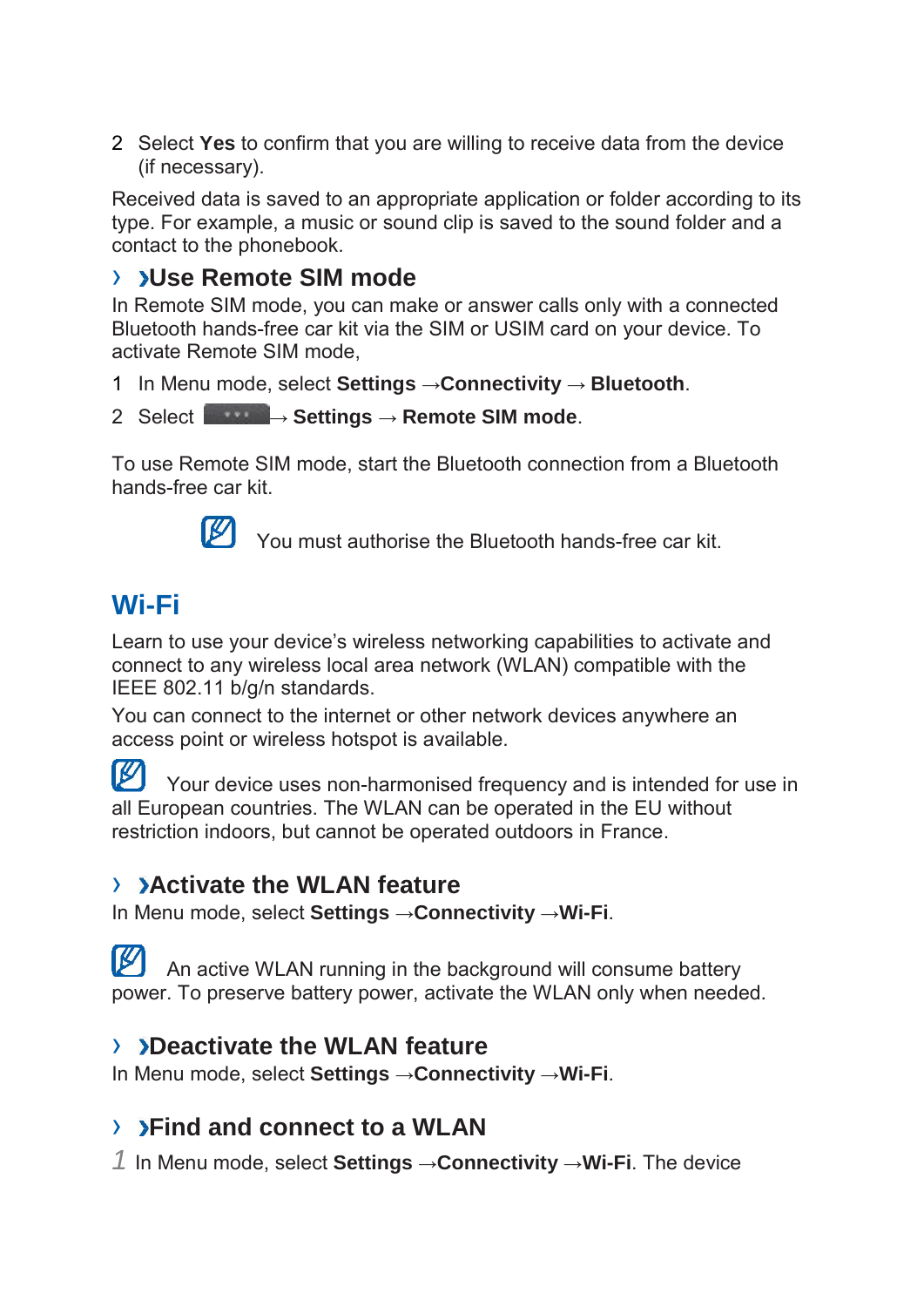will automatically search for available WLANs. *2* Select the check box next to a network. *3* Enter a password for the network and select **Done** (if necessary).

## › **Customise the connection profile**

*1* In Menu mode, select **Settings** →**Connectivity** →**Wi-Fi**. *2* Select the discovered WLAN AP. The current connection profile for the network appears. *3* Customise the connection profile of the selected WLAN:

| Option                         | <b>Function</b>                                                                                                                                   |
|--------------------------------|---------------------------------------------------------------------------------------------------------------------------------------------------|
| Name                           | View the name of the profile.                                                                                                                     |
| Security<br>type EAP<br>method | View the security type of the<br><b>WLAN AP. Select an EAP</b><br>method. This option is available<br>depending on the selected<br>security type. |
| User name                      | Enter your user name. This<br>option is available depending on<br>the selected security type.                                                     |
| Password                       | Enter your password. This option<br>is available depending on the<br>selected security type.                                                      |
| IP address                     | View your IP address of the<br>WLAN AP.                                                                                                           |
| IP address<br>type             | Select the IP address type of the<br>WLAN AP.                                                                                                     |
|                                |                                                                                                                                                   |

| Option                       | Function                                                  |
|------------------------------|-----------------------------------------------------------|
| Proxy<br>address and<br>port | Enter the address and port<br>number of the proxy server. |
| AP MAC                       | View the MAC address of the<br>WLAN AP.                   |



To delete all details of the connection profile, select **Forget**.

## › **Connect to a WLAN using a Wi-Fi Protected Setup (WPS)**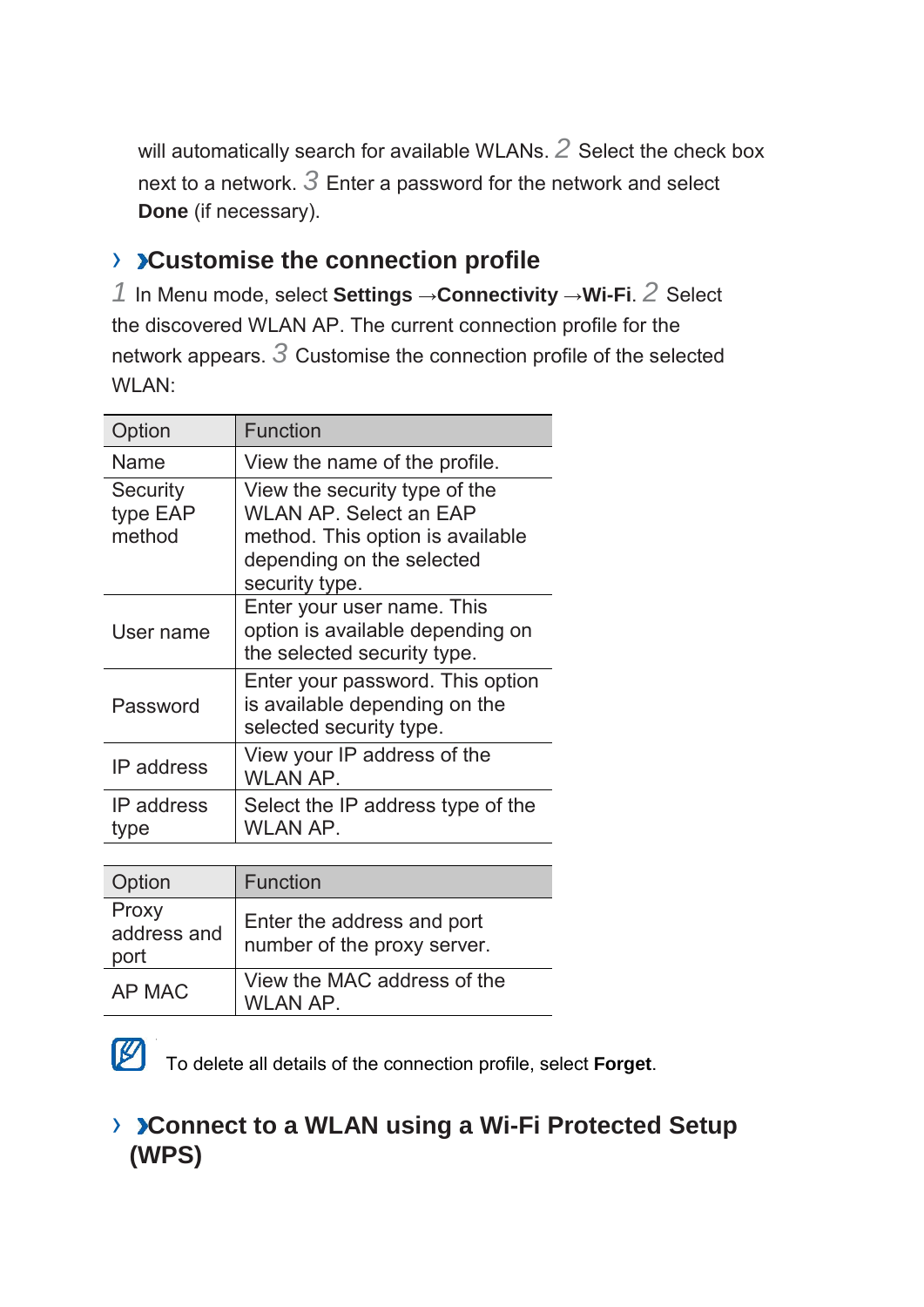*1* In Menu mode, select **Settings** →**Connectivity** →**Wi-Fi**. *2*  Select **WPS PBC** or **WPS PIN** depending on the AP device type. *3* Press a WPS button on the AP device within 2 minutes. Or, enter a PIN on the AP device and select **Start** within 2 minutes.

## **Mobile AP**

Learn about the Mobile AP feature, which sets your device as an wireless AP (Access Point) to connect to the internet on other network devices.

- 1 In Menu mode, select **Settings** → **Connectivity** → **Mobile AP**.
- 2 Select **Mobile AP** on the top to activate the Mobile AP feature.
- 3 Select **OK** to confirm.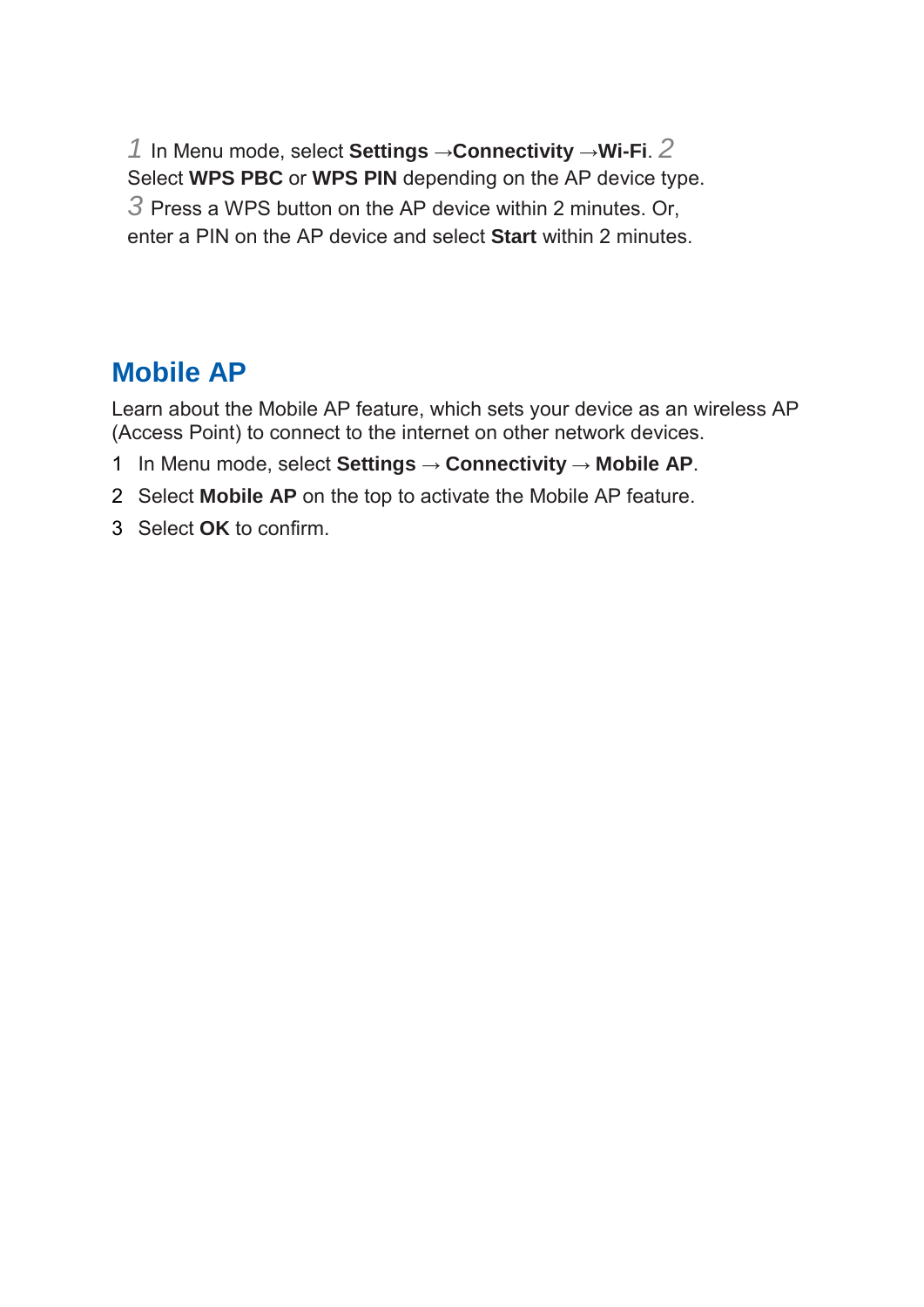## **PC Connections**

You can connect your device to a PC using an optional PC data cable using various USB connection modes. When you connect the device to a PC, you can synchronize files with Windows Media Player, transfer data to and from your device directly, or launch Samsung PC Studio when a USB connection is detected.

## **Configuring Your Phone USB Settings**

### Configuring Your Phone USB Settings

This menu selects the method of communication for the USB port.

Note: The Bluetooth feature must first be disabled before initiating a USB connection with the phone. Prior to connecting the USB cable to the phone, install the latest version of the PC Studio application. This appl ication installs the nec essary U SB drivers onto your m achine. F or a free do wnload of PC Studio, go to www.samsung.com/us/support.

1.Touch ➔Settings ➔Connectivity ➔Select USB mode.

2. Select one of the following USB modes:

•Ask on connection: causes the phone to present a "Select USB Mode" pop-up when you connect to the PC. You can then choose from either: Samsung PC Studio, Media player, or Mass storage.

•Samsung PC Studio: sets PC Studio to launch as the default application when a USB connection is detected.

•Media player: sets the Media Player to launch as the default application when a USB connection is detected.

•Mass storage: allows you to utilize the onboard storage capacity of the phone's microSD card to store and upload files. This option allows your computer to detect the phone's microSD card as a removable storage drive.

3.Touch Save.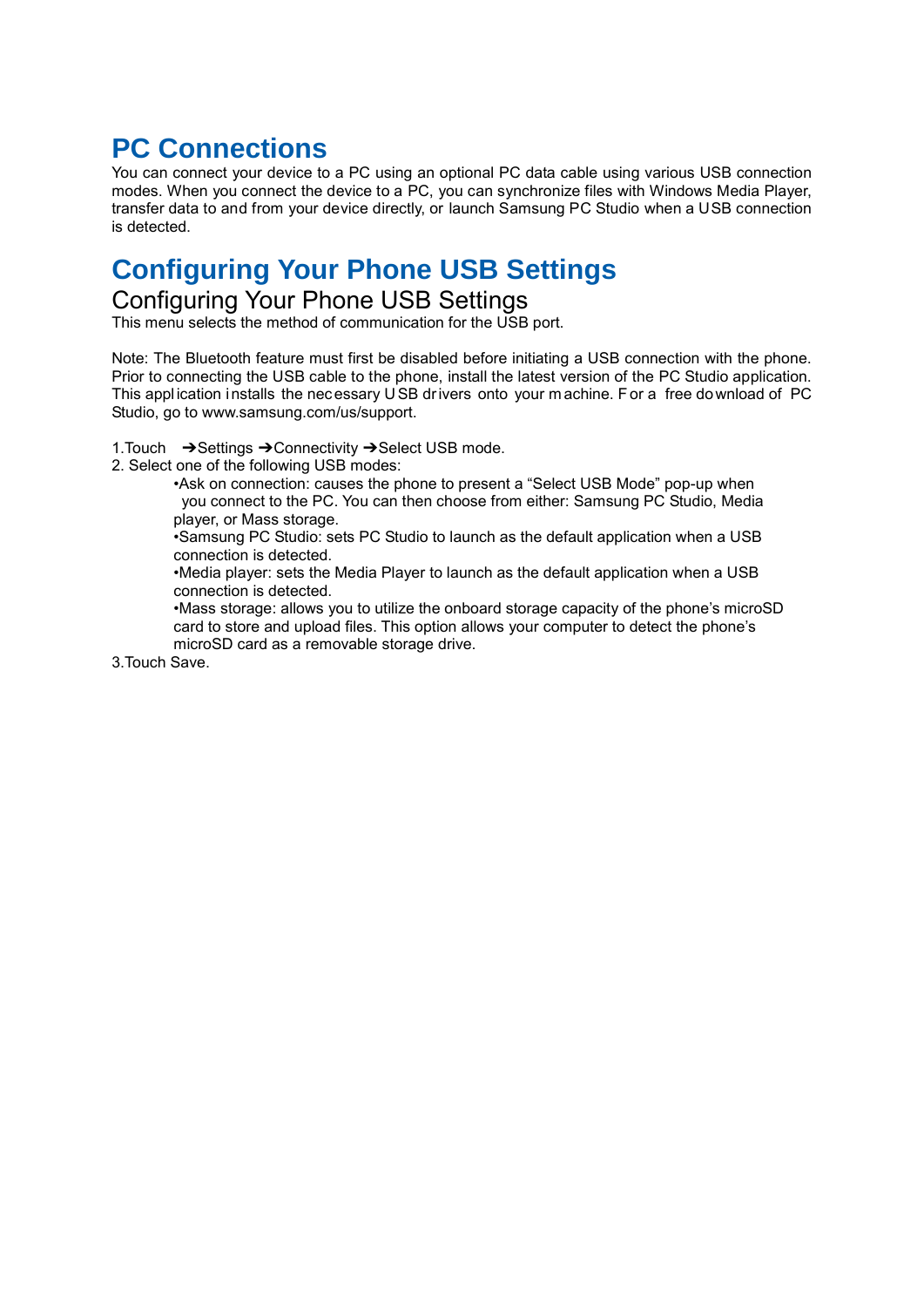# **troubleshooting**

If you are having trouble with your mobile phone, try these troubleshooting procedures before contacting a service professional.

| <b>Message</b>         | Try this to solve the problem:                                                                                                                                                                             |
|------------------------|------------------------------------------------------------------------------------------------------------------------------------------------------------------------------------------------------------|
| Please insert SIM card | Ensure that the SIM card is installed                                                                                                                                                                      |
|                        | correctly.                                                                                                                                                                                                 |
| Phone lock             | When the phone lock feature is enabled,<br>you must enter the password you set for<br>the phone.                                                                                                           |
| <b>Enter PIN</b>       | When using the phone for the first time<br>or when the PIN requirement is enabled,<br>you must enter the PIN supplied with the<br>SIM card. You can disable this feature<br>by using the PIN lock<br>menu. |
| Enter PUK              | Your SIM card is blocked, usually as a<br>result of entering your PIN incorrectly<br>several times. You must enter the PUK<br>supplied by your service provider.                                           |

### While using your phone, the following messages may appear:

### Your phone displays "Network unavailable" or "Network error."

- When you are in areas with weak signals or poor reception, you may lose reception. Move to another area and try again.
- You cannot access some options without a subscription. Contact your service provider for more details.

### You enter a number, but the call is not dialled.

- **Ensure that you have pressed the Dial key:**  $[\blacksquare \blacksquare]$ .
- Ensure that you have accessed the right cellular network.
- Ensure that you have not set call barring for the phone number.

### Another caller cannot reach you.

- **Ensure that your phone is turned on.**
- Ensure that you have accessed the right cellular network.
- Ensure that you have not set call barring for the phone number.

### Another caller cannot hear you speaking.

- Ensure that you are not covering the built-in microphone.
- Ensure that the microphone is close to your mouth.
- If using a headset, ensure that it is properly connected.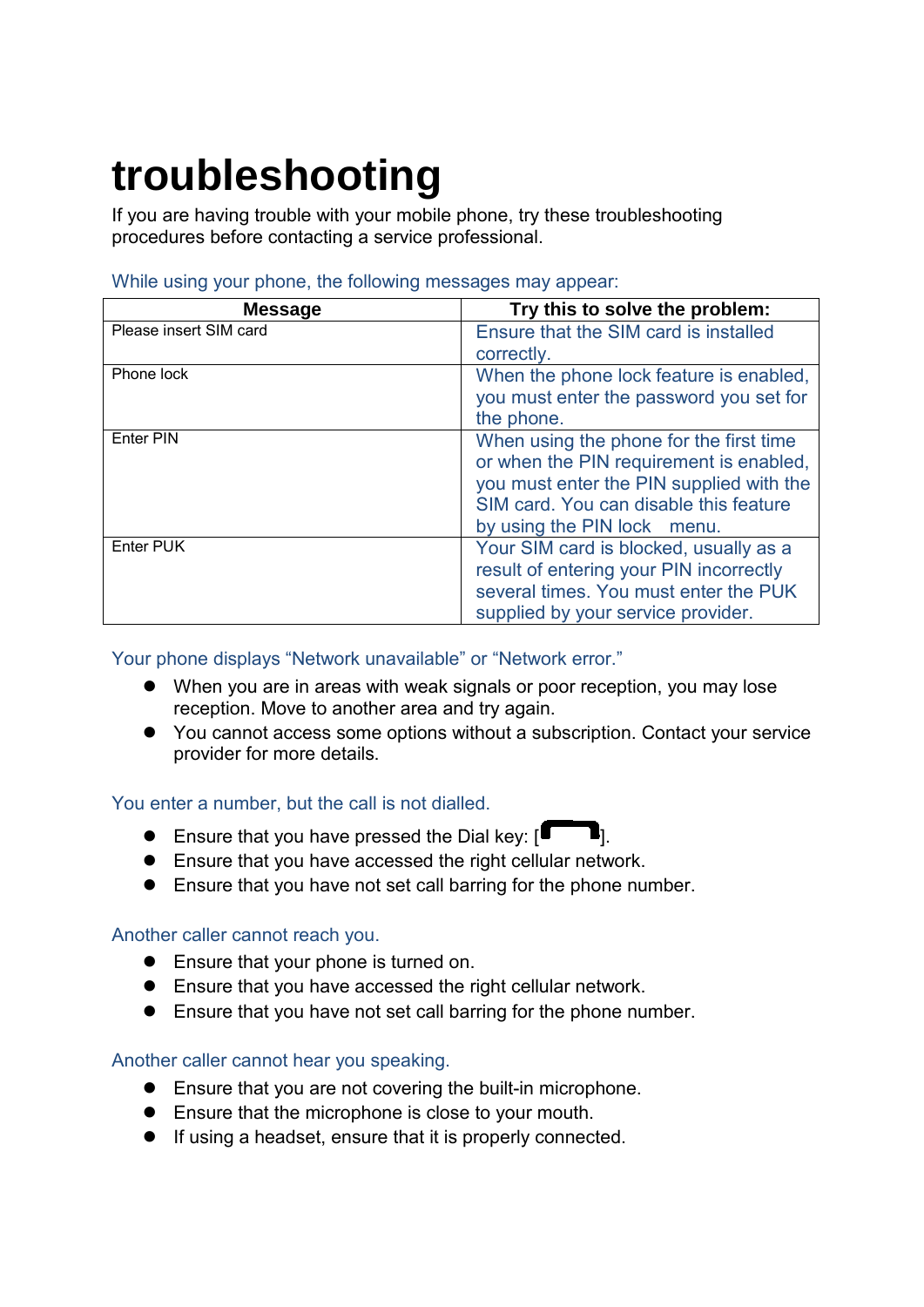### The phone beeps and the battery icon flashes.

Your battery is low. Recharge or replace the battery to continue using the phone.

### The audio quality of the call is poor.

- When you are in areas with weak signals or poor reception, you may lose reception or experience poor audio quality. Move to another area and try again.
- When you are in areas with weak signals or poor reception, you may lose reception. Move to another area and try again.

### You select a contact to call, but the call is not dialled.

- Ensure that the correct number is stored in the contact list.
- Re-enter and save the number, if necessary.

### The battery does not charge properly or sometimes the phone turns itself off.

- The battery terminals may be dirty. Wipe both gold-coloured contacts with a clean, soft cloth and try charging the battery again.
- If the battery will no longer charge completely, dispose of the old battery properly and replace it with a new battery.

### Your phone is hot to the touch.

When you use several applications at once, your phone requires more power and may heat up.

This is normal and should not affect your phone's lifespan or performance.

Some of the contents in this manual may differ from your phone depending on the software of the phone or your service provider.